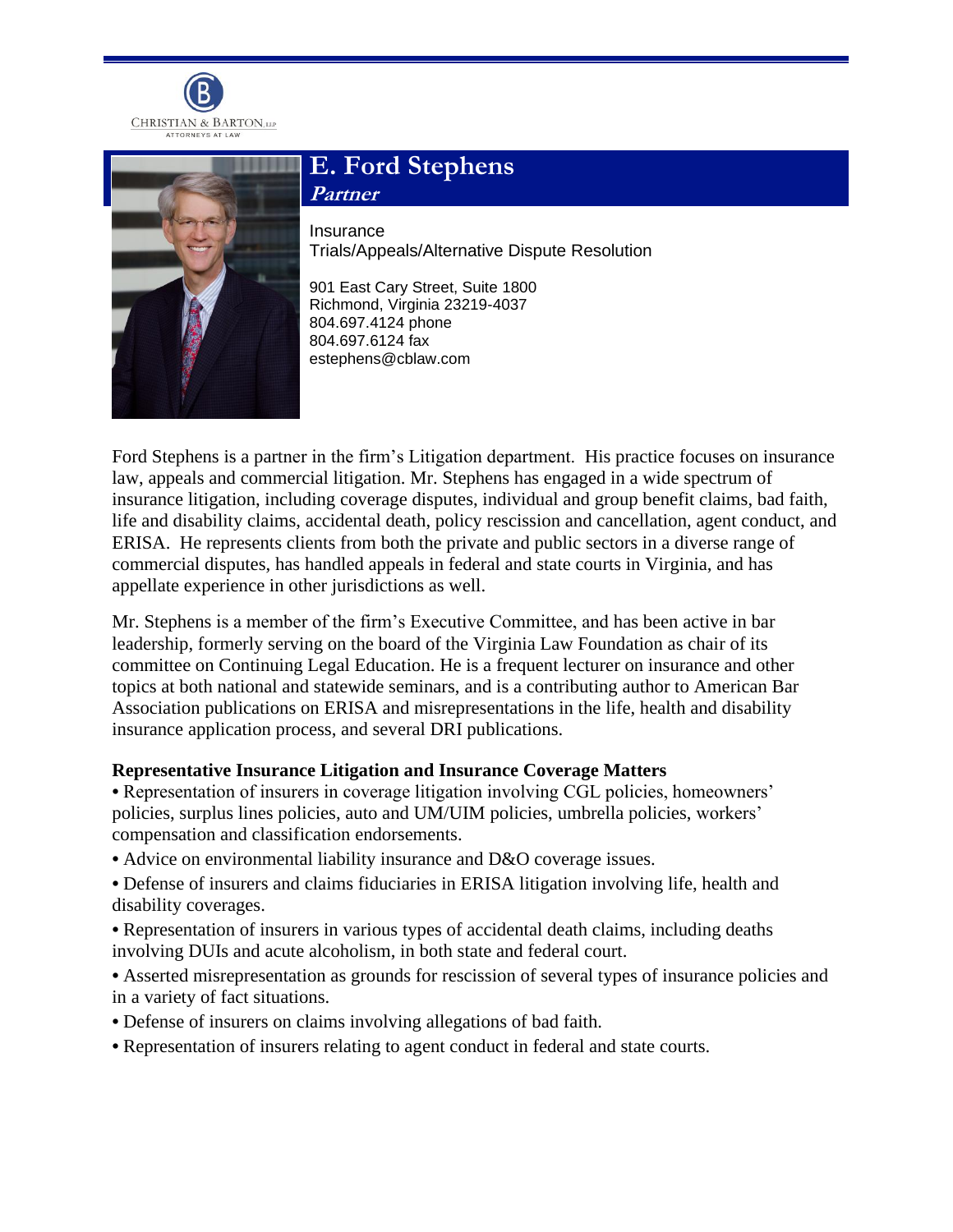#### **Representative Virginia Appellate Litigation**

*•* Oral arguments in more than a half dozen appeals before the U.S. Court of Appeals for the Fourth Circuit, and briefed more.

*•* Argument before the Fourth Circuit on UM/UIM coverage in a commercial policy.

• Argument before the Supreme Court of Virginia on a trial court's finding of no coverage under an all-risk policy.

*•* Argued to uphold a district court's finding that a life insurance policy was void because of material misrepresentations in the application.

*•* Argument before both the Fourth Circuit and the Supreme Court of Virginia on an appeal regarding whether an insured had applied for, or consented to the issuance of, a policy.

*•* Presentation of oral arguments in products liability cases on appeal.

*•* Argued appeals involving a public nursing home, privileges at a public hospital and Medicaid reimbursements.

#### **Representative Commercial Litigation**

*•* Assertion of claims on behalf of an EMT agency for unpaid fees.

- *•* Representation of clients in various contract claims.
- Representation of the Commonwealth in mandamus proceedings involving courthouses.

#### **EDUCATION**

**University of Virginia, J.D.,** 1986 **University of Virginia, B.A.,** 1983, with distinction

#### ADMISSIONS

Virginia Supreme Court of Virginia U.S. District Court for the Eastern District of Virginia U.S. District Court for the Western District of Virginia U.S. Court of Appeals for the Fourth Circuit U.S. Supreme Court

#### **RECOGNITIONS**

**• Martindale-Hubbell** AV Preeminent® Peer Review Rated

**• The Fellows of the American Bar Foundation** Life Fellow

**• The Fellows of the Virginia Law Foundation** Class of 2011

**•** *The Best Lawyers in America©* Insurance Law, Litigation-Insurance, 2015-2022

**• Virginia Super Lawyers** Insurance Coverage, 2013-2022 Business Litigation, 2010-2012

**• Legal Elite (***Virginia Business***)** Legal Services/Pro Bono, 2006, 2008, 2013 Alternative Dispute Resolution, 2011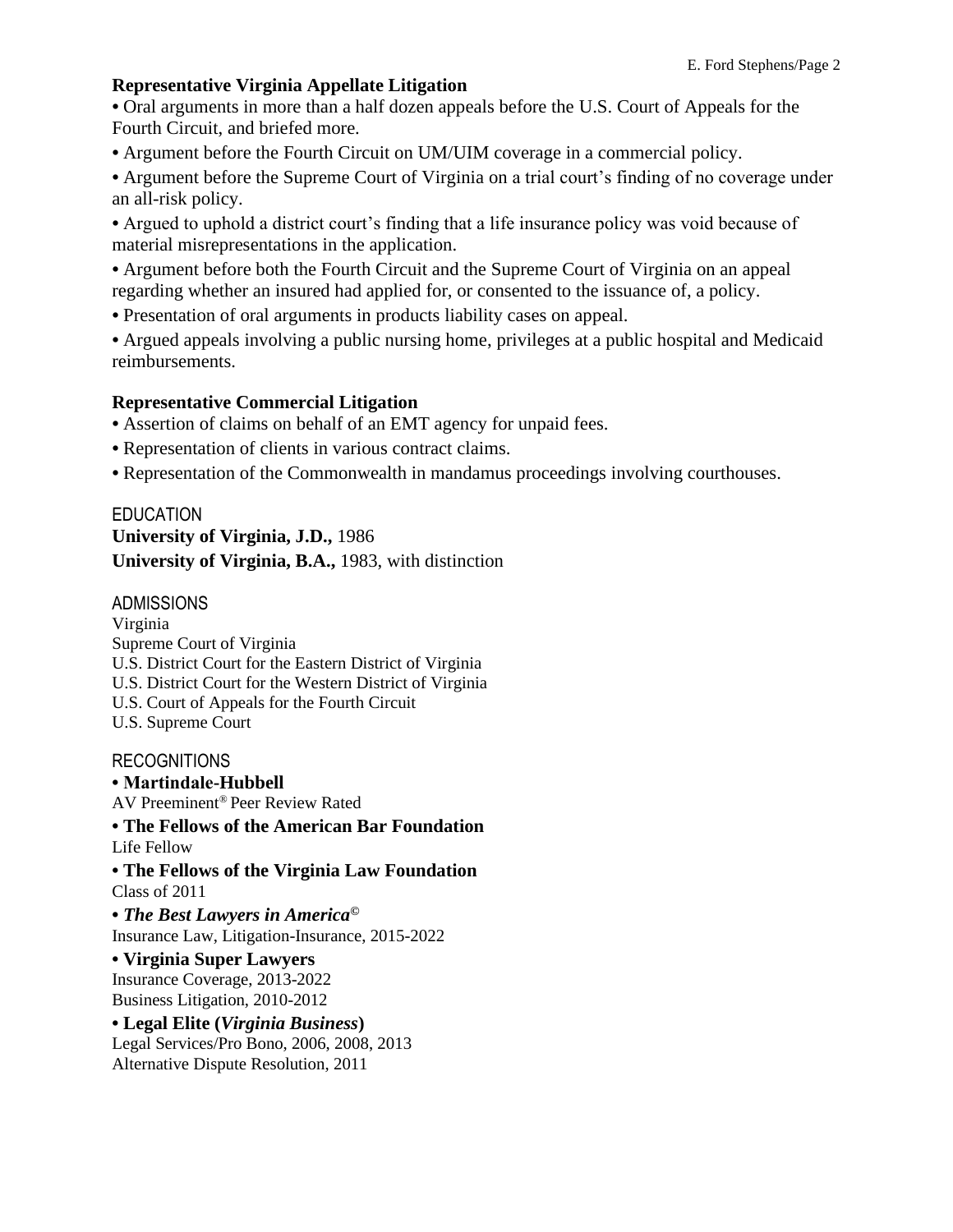# PUBLICATIONS/PRESENTATIONS

*•* Contributing author, American Bar Association's publication, *ERISA Survey of Federal Circuits*, 2020 (also 2005, 2007, 2010, 2012, 2014 and 2018)

- *•* Seminar co-presenter, DRI's Boot Camp for New Life, Health and Disability Lawyers, 2019
- *•* Contributing author, DRI's *Insurance Policy Rescission Compendium,* 2018
- *•* Seminar co-presenter, DRI's Boot Camp for New Life, Health and Disability Lawyers, 2017

*•* Seminar co-presenter, "Accidental Death and Dismemberment Update," DRI's Life, Health, Disability and ERISA Claims Seminar, 2017

*•* Seminar co-presenter, Eastern Claims Conference, 2017

*•* Seminar co-presenter, Eastern Claims Conference, 2016

*•* Contributing author, American Bar Association's publication, *Misrepresentation in the Life, Health and Disability Insurance Application Process: A National Survey*, 2009 and 2015

*•* Seminar presenter, DRI's Boot Camp for New Life, Health and Disability Lawyers, 2015

*•* Seminar co-presenter, Eastern Claims Conference, 2015

*•* Seminar co-presenter, "Protecting the Attorney-Client Privilege," DRI's Life, Health, Disability and ERISA Claims Seminar, 2014

*•* Regional editor and contributing author, DRI's *Writing a Reservation of Rights: A North American Compendium*, 2014

*•* Seminar co-presenter, Eastern Claims Conference, 2014

*•* "Statutory Interpleader in Federal Court—A Cure for Conflicting Claims," *IADC Insurance and Reinsurance Newsletter*, January 2014

*•* Co-author, "Avoiding the Pitfalls of Writing a Reservation of Rights in an Unfamiliar State," *The Voice,* November 2013

*•* Seminar co-presenter, "Life Insurance Basics," DRI's Boot Camp for New Life, Health and Disability Lawyers, 2013

*•* Seminar co-presenter, Eastern Claims Conference, 2013

*•* Seminar co-presenter, "Current Procedural Strategies and Issues in Coverage Litigation," DRI's Insurance Coverage and Practice Symposium, 2012

*•* "The Vexation of Conflicting Claims: Rule and Statutory Interpleaders in Federal Court," *For the Defense,* October 2012

*•* Seminar co-presenter, Eastern Claims Conference, 2012

• Seminar co-presenter, 38<sup>th</sup> Annual TIPS Midwinter Symposium on Insurance and Employee Benefits, 2012

- *•* Contributing author, DRI's *Excess and Umbrella Insurance State-by-State Compendium,* 2011
- *•* Contributing author, *DRI Removal Deskbook—Getting Your Case to Federal Court,* 2011

*•* Seminar co-presenter, "Accidental Death Claims: Illness vs. Accident, Medical Mishaps and Drug Overdose," Eastern Claims Conference, 2011

• Seminar co-presenter, "Murder, Mayhem and Misery," 37<sup>th</sup> Annual TIPS Midwinter Symposium on Insurance and Employee Benefits, 2011

*•* Seminar co-presenter, "Insurance: Coverage, Claims and Contracts," Virginia Bar Association's 12th Annual Corporate Counsel Fall Forum, 2010

*•* Seminar co-presenter, "An Insured's Death or Injury in a DUI—Is it an Accident for Purposes of Insurance Coverage?" Eastern Claims Conference, 2010

• Seminar co-presenter, "Taking it up on Appeal – Litigating in the Fourth Circuit," Virginia CLE, 2009

*•* E. Ford Stephens and Noelle M. James, "Coverage Within the Ivy Walls: Select Insurance Issues Involving College Students," *For The Defense,* May 2009